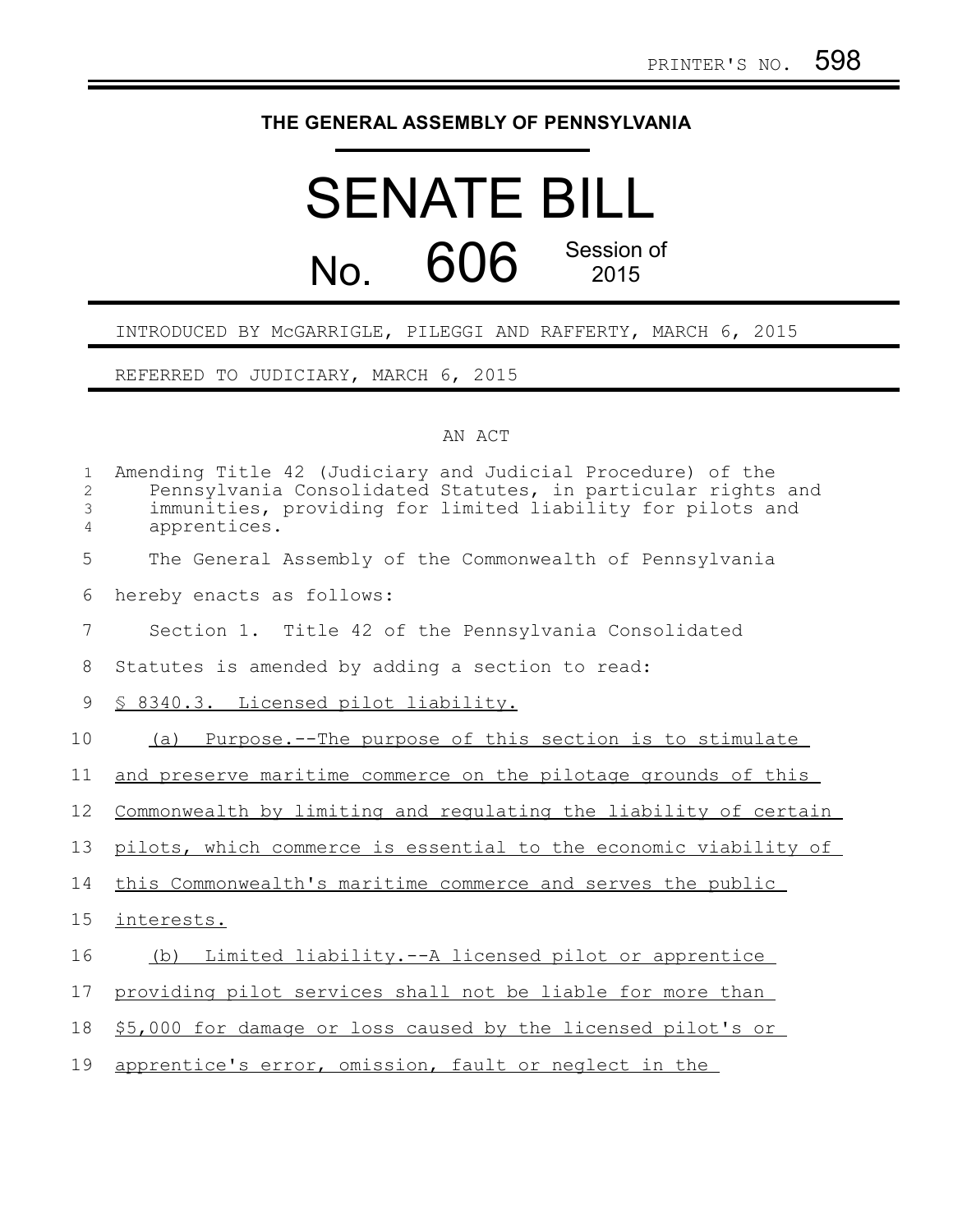| $\mathbf 1$  | performance of the pilot services, except for the following:     |
|--------------|------------------------------------------------------------------|
| $\mathbf{2}$ | damage or loss that arises because of the willful<br>(1)         |
| 3            | misconduct or reckless disregard for safety by the licensed      |
| 4            | pilot or apprentice; or                                          |
| 5            | (2) an act or omission relating to the ownership and             |
| 6            | operation of a pilot boat unless the pilot boat is directly      |
| 7            | involved in pilot services other than the transportation of      |
| 8            | licensed pilots.                                                 |
| 9            | (c) Vessel owners and operators. -- This section does not        |
| 10           | exempt a vessel or its owner or operator from liability for      |
| 11           | damage or loss caused by the vessel to a person or property on   |
| 12           | the grounds that:                                                |
| 13           | the vessel was piloted by a licensed pilot or<br>(1)             |
| 14           | apprentice; or                                                   |
| 15           | (2)<br>the damage or loss was caused by the error,               |
| 16           | omission, fault or neglect of a licensed pilot or apprentice.    |
| 17           | (d) Dismissal of proceedings.--In a proceeding brought           |
| 18           | against a licensed pilot or apprentice for an act or omission    |
| 19           | for which liability is limited as provided by this section and   |
| 20           | in which other claims are made or anticipated with respect to    |
| 21           | the same act or omission the court shall dismiss the proceedings |
| 22           | as to the licensed pilot or apprentice to the extent the         |
| 23           | pleadings allege liability of the pilot that exceeds \$5,000.    |
| 24           | (e) Other limitations of liability.--Liability under this        |
| 25           | section shall also be limited as follows:                        |
| 26           | (1) A pilot or apprentice shall not be liable directly           |
| 27           | or as a member of an organization of pilots for any claim        |
| 28           | that:                                                            |
| 29           | arises from an act or omission of another pilot,<br>(i)          |
| 30           | apprentice or organization of pilots; and                        |
|              |                                                                  |

20150SB0606PN0598 - 2 -